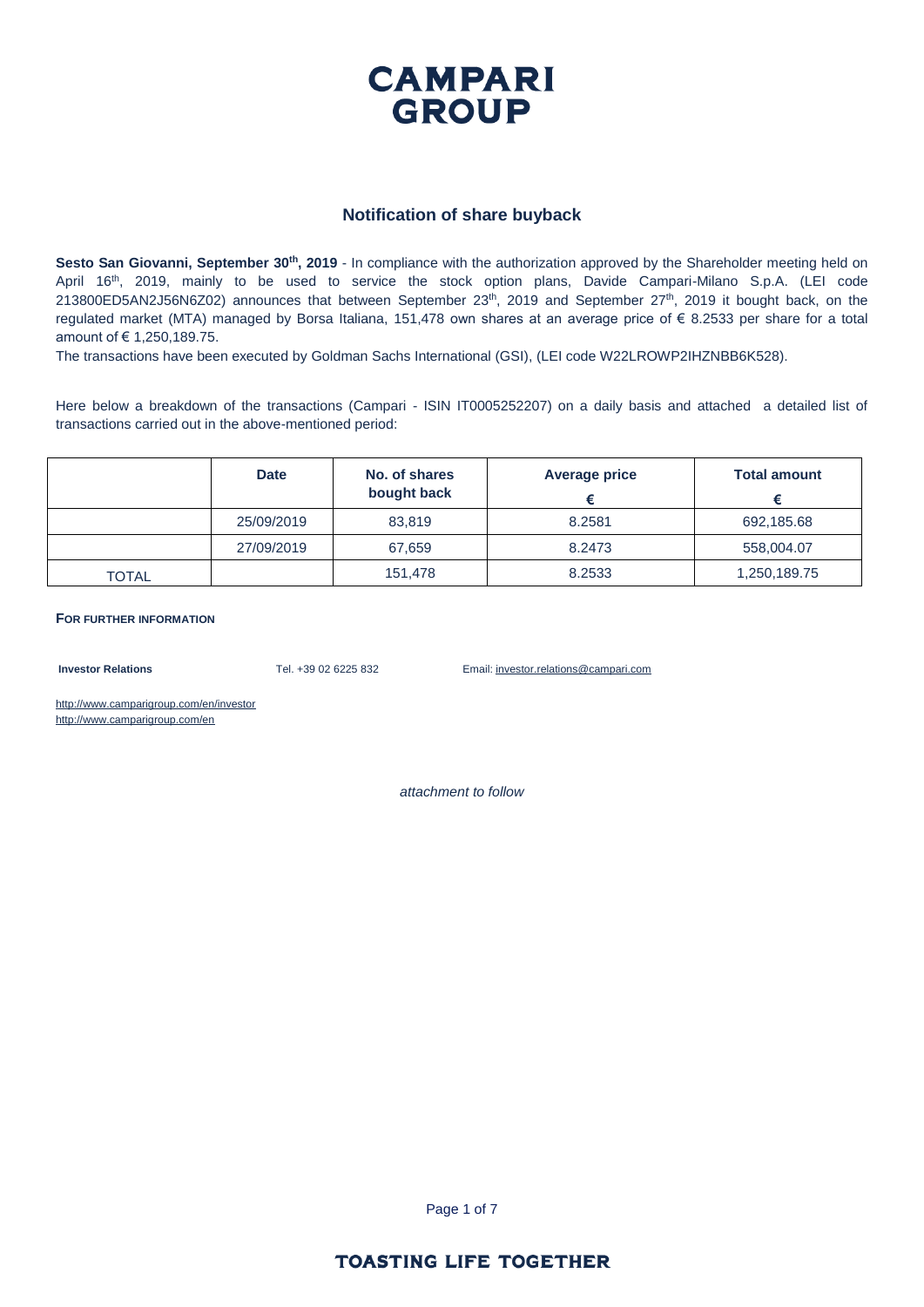### **CAMPARI** GROUP

| <b>DATE</b> | <b>HOUR</b> | A/V            | <b>PRICE</b> | NO.OF<br><b>SHARES</b> |
|-------------|-------------|----------------|--------------|------------------------|
| 25-sep-19   | 2:24:10 PM  | A              | 8,27         | 1531                   |
| 25-sep-19   | 3:01:46 PM  | A              | 8,245        | 127                    |
| 25-sep-19   | 3:01:46 PM  | A              | 8,245        | 675                    |
| 25-sep-19   | 3:01:31 PM  | A              | 8,25         | 759                    |
| 25-sep-19   | 2:48:23 PM  | A              | 8,22         | 1539                   |
| 25-sep-19   | 2:47:33 PM  | A              | 8,22         | 1156                   |
| 25-sep-19   | 2:46:09 PM  | A              | 8,235        | 762                    |
| 25-sep-19   | 2:39:17 PM  | A              | 8,24         | 1322                   |
| 25-sep-19   | 2:37:20 PM  | A              | 8,255        | 793                    |
| 25-sep-19   | 2:34:13 PM  | A              | 8,27         | 814                    |
| 25-sep-19   | 2:33:15 PM  | A              | 8,27         | 126                    |
| 25-sep-19   | 2:31:35 PM  | A              | 8,27         | 724                    |
| 25-sep-19   | 4:26:48 PM  | A              | 8,255        | 647                    |
| 25-sep-19   | 2:24:10 PM  | A              | 8,27         | 871                    |
| 25-sep-19   | 3:09:56 PM  | $\overline{A}$ | 8,25         | 757                    |
| 25-sep-19   | 2:21:17 PM  | A              | 8,275        | 554                    |
| 25-sep-19   | 2:21:17 PM  | Α              | 8,275        | 199                    |
| 25-sep-19   | 2:13:51 PM  | A              | 8,27         | 1201                   |
| 25-sep-19   | 2:13:51 PM  | Α              | 8,27         | 787                    |
| 25-sep-19   | 2:02:54 PM  | A              | 8,28         | 914                    |
| 25-sep-19   | 1:57:16 PM  | A              | 8,275        | 1000                   |
| 25-sep-19   | 1:42:27 PM  | A              | 8,27         | 765                    |
| 25-sep-19   | 1:33:02 PM  | A              | 8,26         | 1147                   |
| 25-sep-19   | 1:33:02 PM  | Α              | 8,26         | 448                    |
| 25-sep-19   | 1:33:02 PM  | A              | 8,26         | 365                    |
| 25-sep-19   | 1:20:21 PM  | A              | 8,24         | 581                    |
| 25-sep-19   | 2:31:35 PM  | A              | 8,27         | 712                    |
| 25-sep-19   | 3:50:36 PM  | A              | 8,235        | 793                    |
| 25-sep-19   | 8:18:53 AM  | Α              | 8,29         | 473                    |
| 25-sep-19   | 4:24:53 PM  | Α              | 8,255        | 30                     |
| 25-sep-19   | 4:24:46 PM  | A              | 8,26         | 680                    |
| 25-sep-19   | 4:24:46 PM  | Α              | 8,26         | 398                    |
| 25-sep-19   | 4:16:48 PM  | Α              | 8,255        | 1071                   |
| 25-sep-19   | 4:15:59 PM  | Α              | 8,26         | 754                    |
| 25-sep-19   | 4:09:47 PM  | Α              | 8,265        | 1125                   |
| 25-sep-19   | 4:05:09 PM  | Α              | 8,27         | 749                    |
| 25-sep-19   | 4:05:09 PM  | Α              | 8,27         | 160                    |
| 25-sep-19   | 4:05:09 PM  | Α              | 8,27         | 589                    |
| 25-sep-19   | 3:58:01 PM  | A              | 8,27         | 1048                   |
| 25-sep-19   | 3:01:46 PM  | Α              | 8,245        | 1295                   |

Page 2 of 7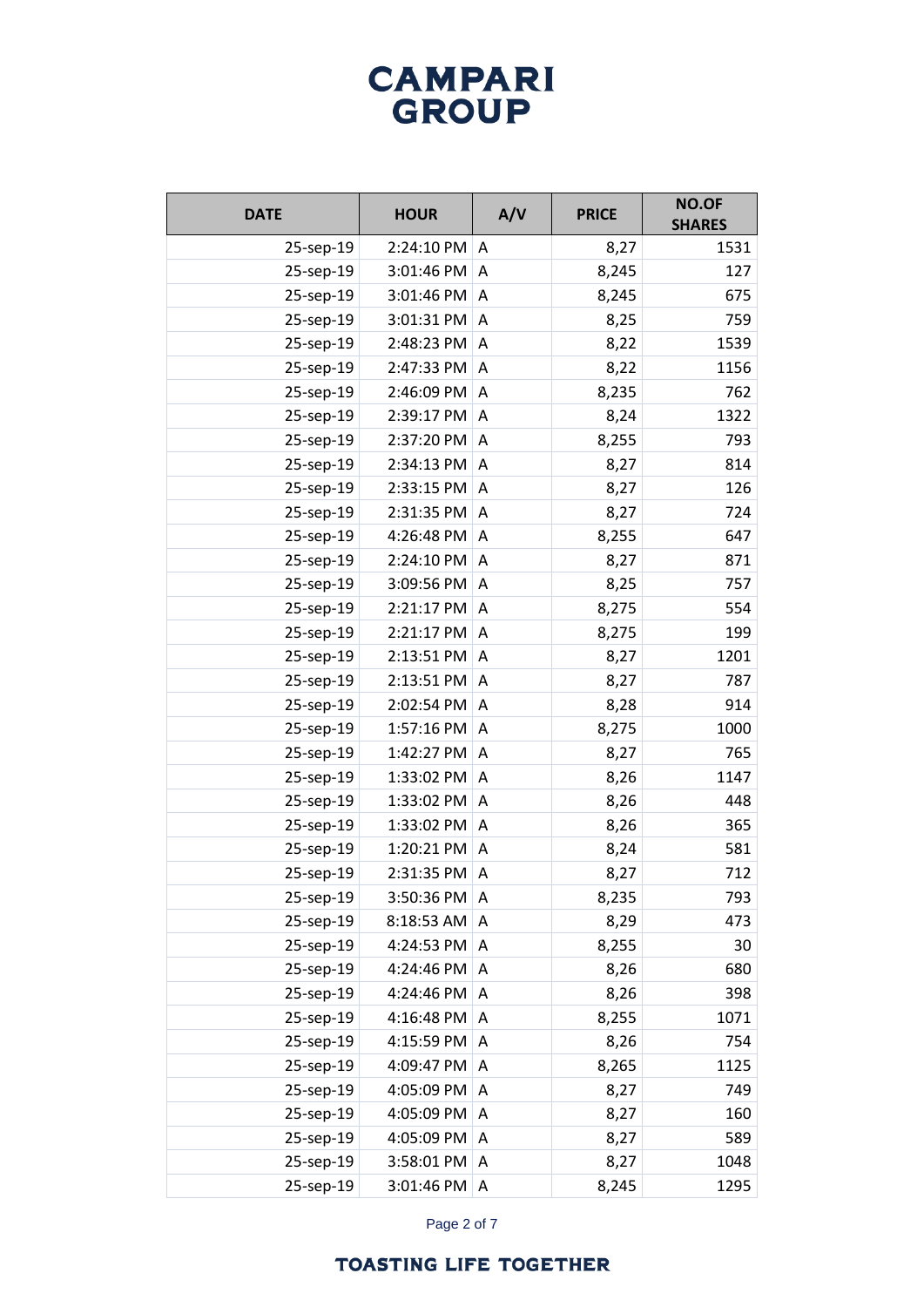| 25-sep-19 | 3:57:25 PM  | A | 8,27  | 780  |
|-----------|-------------|---|-------|------|
| 25-sep-19 | 3:05:15 PM  | A | 8,24  | 739  |
| 25-sep-19 | 3:50:36 PM  | A | 8,235 | 806  |
| 25-sep-19 | 3:40:37 PM  | A | 8,24  | 786  |
| 25-sep-19 | 3:40:37 PM  | A | 8,24  | 776  |
| 25-sep-19 | 3:36:56 PM  | A | 8,25  | 850  |
| 25-sep-19 | 3:36:56 PM  | A | 8,25  | 1740 |
| 25-sep-19 | 3:36:56 PM  | Α | 8,25  | 863  |
| 25-sep-19 | 3:35:19 PM  | A | 8,255 | 707  |
| 25-sep-19 | 3:22:44 PM  | A | 8,235 | 834  |
| 25-sep-19 | 3:18:18 PM  | A | 8,245 | 788  |
| 25-sep-19 | 3:14:23 PM  | A | 8,24  | 727  |
| 25-sep-19 | 3:14:23 PM  | Α | 8,24  | 793  |
| 25-sep-19 | 1:11:54 PM  | A | 8,255 | 934  |
| 25-sep-19 | 3:57:25 PM  | A | 8,27  | 1137 |
| 25-sep-19 | 10:06:47 AM | A | 8,27  | 19   |
| 25-sep-19 | 1:20:21 PM  | A | 8,24  | 573  |
| 25-sep-19 | 10:29:53 AM | Α | 8,27  | 20   |
| 25-sep-19 | 10:21:44 AM | A | 8,27  | 772  |
| 25-sep-19 | 10:21:44 AM | A | 8,27  | 791  |
| 25-sep-19 | 10:21:44 AM | A | 8,27  | 2357 |
| 25-sep-19 | 10:09:41 AM | Α | 8,27  | 683  |
| 25-sep-19 | 10:09:41 AM | A | 8,27  | 139  |
| 25-sep-19 | 10:09:41 AM | A | 8,27  | 2269 |
| 25-sep-19 | 10:08:54 AM | A | 8,27  | 129  |
| 25-sep-19 | 10:06:47 AM | A | 8,27  | 77   |
| 25-sep-19 | 10:06:47 AM | A | 8,27  | 172  |
| 25-sep-19 | 10:33:27 AM | A | 8,27  | 747  |
| 25-sep-19 | 10:06:47 AM | Α | 8,27  | 487  |
| 25-sep-19 | 10:39:34 AM | Α | 8,26  | 245  |
| 25-sep-19 | 10:06:10 AM | Α | 8,275 | 642  |
| 25-sep-19 | 9:53:31 AM  | A | 8,29  | 750  |
| 25-sep-19 | 9:40:15 AM  | Α | 8,29  | 430  |
| 25-sep-19 | 9:23:47 AM  | A | 8,29  | 888  |
| 25-sep-19 | 9:10:30 AM  | Α | 8,305 | 912  |
| 25-sep-19 | 8:51:04 AM  | Α | 8,255 | 843  |
| 25-sep-19 | 8:49:54 AM  | Α | 8,255 | 1547 |
| 25-sep-19 | 8:40:22 AM  | Α | 8,27  | 119  |
| 25-sep-19 | 8:40:22 AM  | A | 8,27  | 839  |
| 25-sep-19 | 8:39:09 AM  | Α | 8,27  | 865  |
| 25-sep-19 | 8:25:49 AM  | A | 8,295 | 820  |
| 25-sep-19 | 8:23:16 AM  | Α | 8,3   | 581  |

Page 3 of 7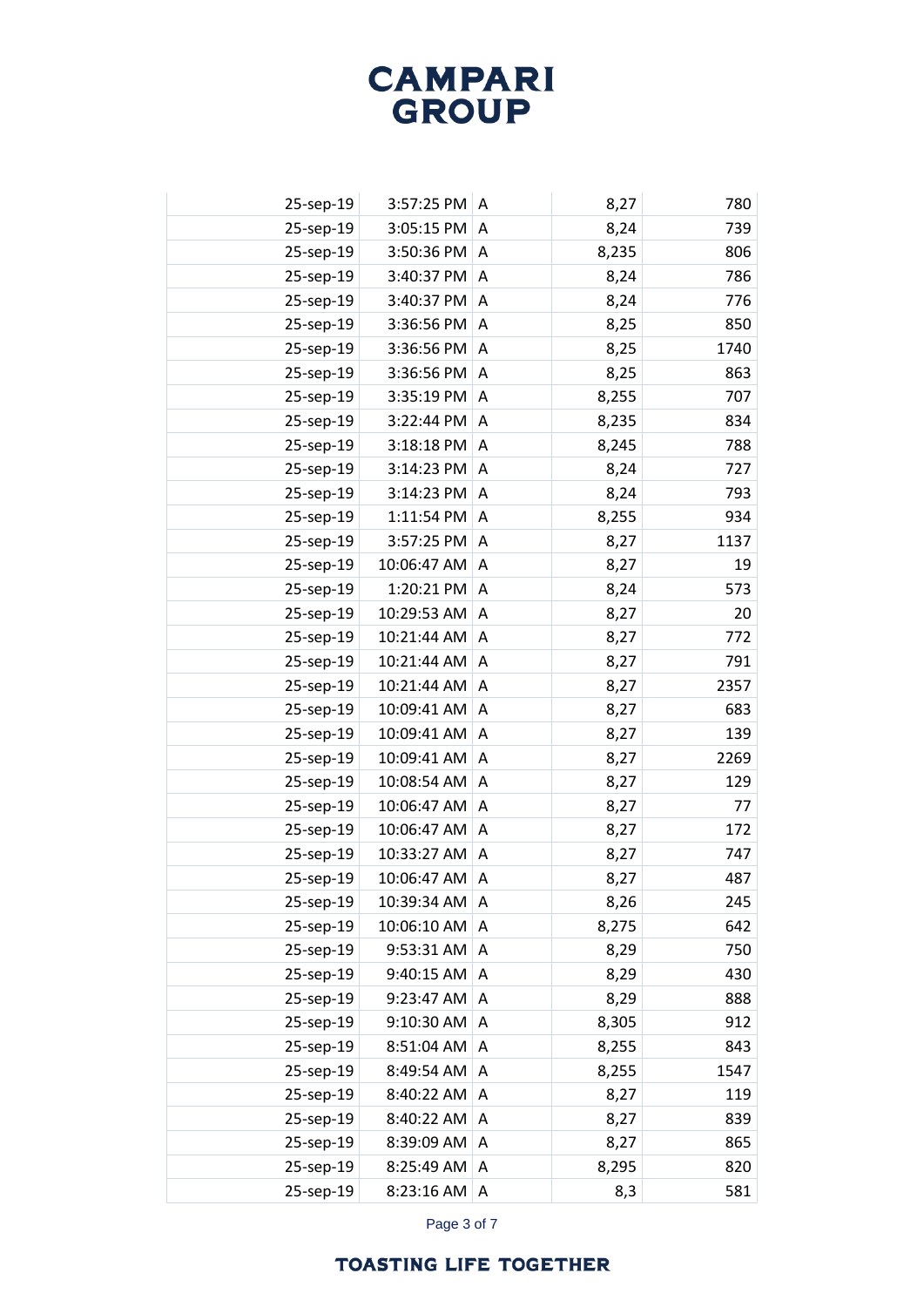| 25-sep-19 | 10:06:47 AM A     |                | 8,27  | 32   |
|-----------|-------------------|----------------|-------|------|
| 25-sep-19 | 11:51:42 AM       | A              | 8,23  | 1600 |
| 25-sep-19 | 4:29:32 PM        | $\overline{A}$ | 8,255 | 554  |
| 25-sep-19 | 1:04:41 PM        | A              | 8,265 | 100  |
| 25-sep-19 | 1:00:44 PM        | A              | 8,265 | 465  |
| 25-sep-19 | 1:00:44 PM A      |                | 8,265 | 350  |
| 25-sep-19 | 12:55:28 PM       | A              | 8,27  | 914  |
| 25-sep-19 | 12:55:28 PM       | A              | 8,27  | 1323 |
| 25-sep-19 | 12:50:12 PM       | A              | 8,27  | 261  |
| 25-sep-19 | 12:30:09 PM A     |                | 8,26  | 1020 |
| 25-sep-19 | 12:30:09 PM A     |                | 8,26  | 745  |
| 25-sep-19 | 12:12:57 PM       | A              | 8,245 | 742  |
| 25-sep-19 | 12:04:55 PM       | A              | 8,235 | 299  |
| 25-sep-19 | 10:33:27 AM       | A              | 8,27  | 1244 |
| 25-sep-19 | 11:51:42 AM       | A              | 8,23  | 7    |
| 25-sep-19 | $1:11:54$ PM $ A$ |                | 8,255 | 830  |
| 25-sep-19 | 11:40:24 AM       | $\overline{A}$ | 8,245 | 757  |
| 25-sep-19 | 11:34:23 AM       | Α              | 8,25  | 854  |
| 25-sep-19 | 11:26:16 AM       | A              | 8,245 | 775  |
| 25-sep-19 | 11:22:01 AM       | A              | 8,245 | 776  |
| 25-sep-19 | 11:18:13 AM       | A              | 8,24  | 363  |
| 25-sep-19 | 11:18:13 AM       | A              | 8,24  | 691  |
| 25-sep-19 | 11:06:50 AM       | A              | 8,25  | 317  |
| 25-sep-19 | 11:06:50 AM       | A              | 8,25  | 444  |
| 25-sep-19 | 11:01:08 AM       | A              | 8,245 | 1920 |
| 25-sep-19 | 11:01:08 AM       | A              | 8,245 | 950  |
| 25-sep-19 | 10:46:13 AM       | A              | 8,25  | 770  |
| 25-sep-19 | 10:39:34 AM       | A              | 8,26  | 484  |
| 25-sep-19 | 12:04:55 PM       | A              | 8,235 | 537  |
| 25-sep-19 | 4:29:32 PM        | A              | 8,255 | 204  |
| 25-sep-19 | 4:29:55 PM        | Α              | 8,26  | 453  |
| 25-sep-19 | 4:24:53 PM        | Α              | 8,255 | 621  |
| 27-sep-19 | 3:01:11 PM        | Α              | 8,245 | 168  |
| 27-sep-19 | 2:40:32 PM        | A              | 8,24  | 347  |
| 27-sep-19 | 2:42:08 PM        | A              | 8,24  | 371  |
| 27-sep-19 | 2:44:09 PM        | Α              | 8,24  | 745  |
| 27-sep-19 | 2:53:30 PM        | A              | 8,245 | 340  |
| 27-sep-19 | 2:53:30 PM        | Α              | 8,245 | 1189 |
| 27-sep-19 | 2:59:59 PM        | Α              | 8,245 | 622  |
| 27-sep-19 | 2:33:57 PM        | A              | 8,24  | 1217 |
| 27-sep-19 | 3:01:11 PM        | A              | 8,245 | 999  |
| 27-sep-19 | 3:12:32 PM        | A              | 8,245 | 131  |

Page 4 of 7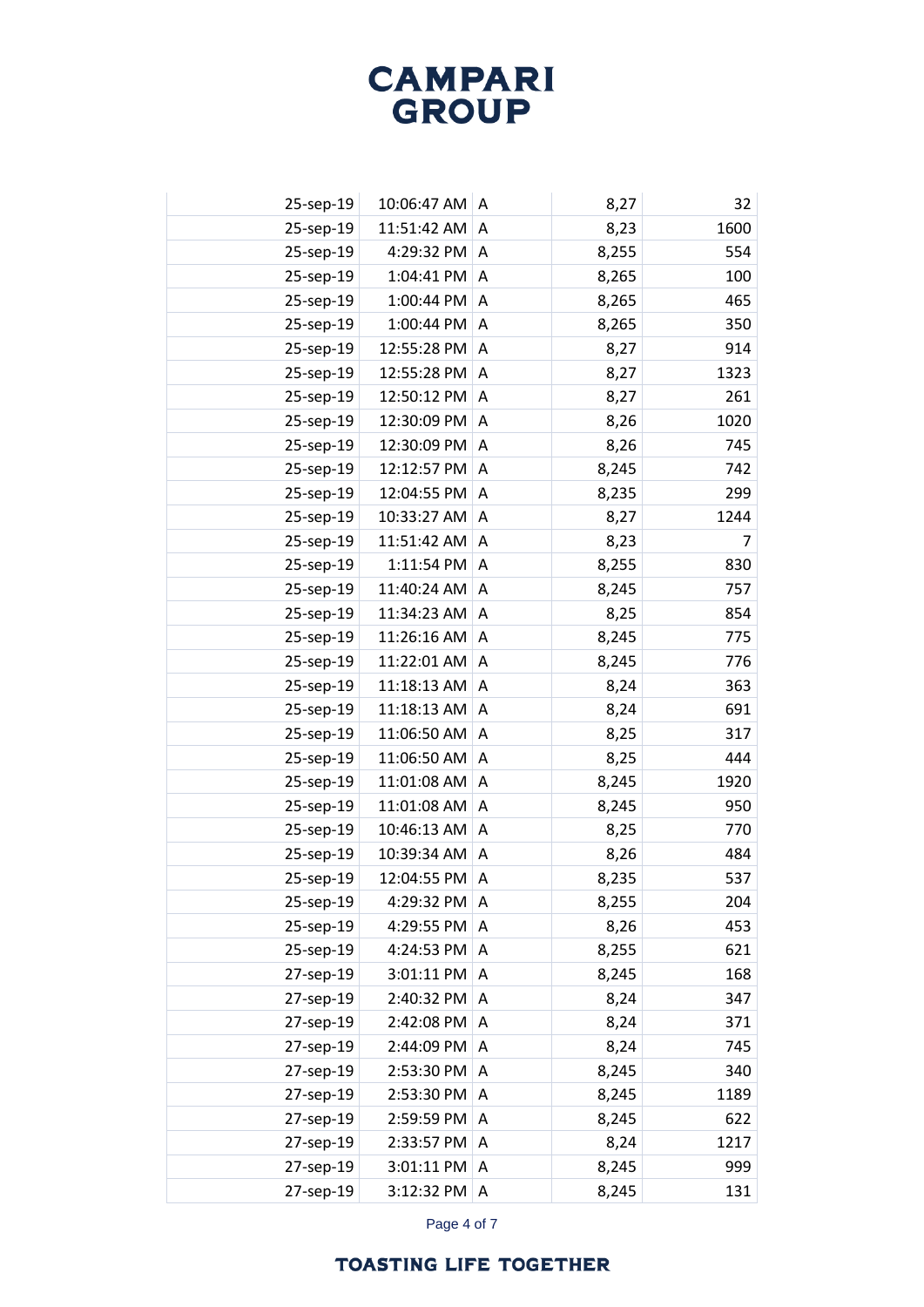| 27-sep-19 | 3:12:32 PM | Α | 8,245 | 217  |
|-----------|------------|---|-------|------|
| 27-sep-19 | 3:13:44 PM | A | 8,245 | 2182 |
| 27-sep-19 | 2:53:30 PM | A | 8,245 | 418  |
| 27-sep-19 | 2:33:57 PM | A | 8,24  | 451  |
| 27-sep-19 | 3:35:01 PM | A | 8,245 | 172  |
| 27-sep-19 | 2:27:53 PM | A | 8,245 | 878  |
| 27-sep-19 | 2:17:12 PM | Α | 8,255 | 823  |
| 27-sep-19 | 2:17:03 PM | A | 8,255 | 292  |
| 27-sep-19 | 2:11:09 PM | A | 8,255 | 778  |
| 27-sep-19 | 2:08:24 PM | A | 8,26  | 437  |
| 27-sep-19 | 2:08:24 PM | A | 8,26  | 319  |
| 27-sep-19 | 2:08:24 PM | A | 8,26  | 820  |
| 27-sep-19 | 2:00:32 PM | A | 8,265 | 420  |
| 27-sep-19 | 1:53:14 PM | A | 8,25  | 877  |
| 27-sep-19 | 1:46:43 PM | A | 8,255 | 842  |
| 27-sep-19 | 1:41:19 PM | A | 8,255 | 399  |
| 27-sep-19 | 2:38:22 PM | A | 8,235 | 741  |
| 27-sep-19 | 4:02:36 PM | A | 8,24  | 169  |
| 27-sep-19 | 4:29:35 PM | Α | 8,25  | 671  |
| 27-sep-19 | 4:28:04 PM | A | 8,25  | 834  |
| 27-sep-19 | 4:27:32 PM | A | 8,245 | 413  |
| 27-sep-19 | 4:24:17 PM | Α | 8,24  | 240  |
| 27-sep-19 | 4:20:50 PM | A | 8,24  | 1208 |
| 27-sep-19 | 4:15:44 PM | A | 8,235 | 473  |
| 27-sep-19 | 4:15:44 PM | A | 8,235 | 508  |
| 27-sep-19 | 4:13:49 PM | A | 8,235 | 257  |
| 27-sep-19 | 4:10:42 PM | A | 8,235 | 844  |
| 27-sep-19 | 4:07:19 PM | A | 8,24  | 947  |
| 27-sep-19 | 4:04:38 PM | Α | 8,24  | 57   |
| 27-sep-19 | 3:20:59 PM | A | 8,235 | 1168 |
| 27-sep-19 | 4:02:49 PM | A | 8,24  | 198  |
| 27-sep-19 | 3:20:59 PM | Α | 8,235 | 467  |
| 27-sep-19 | 4:02:19 PM | A | 8,24  | 238  |
| 27-sep-19 | 3:56:02 PM | Α | 8,24  | 408  |
| 27-sep-19 | 3:56:02 PM | Α | 8,24  | 1198 |
| 27-sep-19 | 3:49:10 PM | Α | 8,245 | 883  |
| 27-sep-19 | 3:47:56 PM | A | 8,245 | 425  |
| 27-sep-19 | 3:47:56 PM | Α | 8,245 | 2427 |
| 27-sep-19 | 3:44:09 PM | A | 8,245 | 380  |
| 27-sep-19 | 3:43:33 PM | Α | 8,25  | 425  |
| 27-sep-19 | 3:41:32 PM | A | 8,245 | 655  |
| 27-sep-19 | 3:35:41 PM | A | 8,245 | 1000 |

Page 5 of 7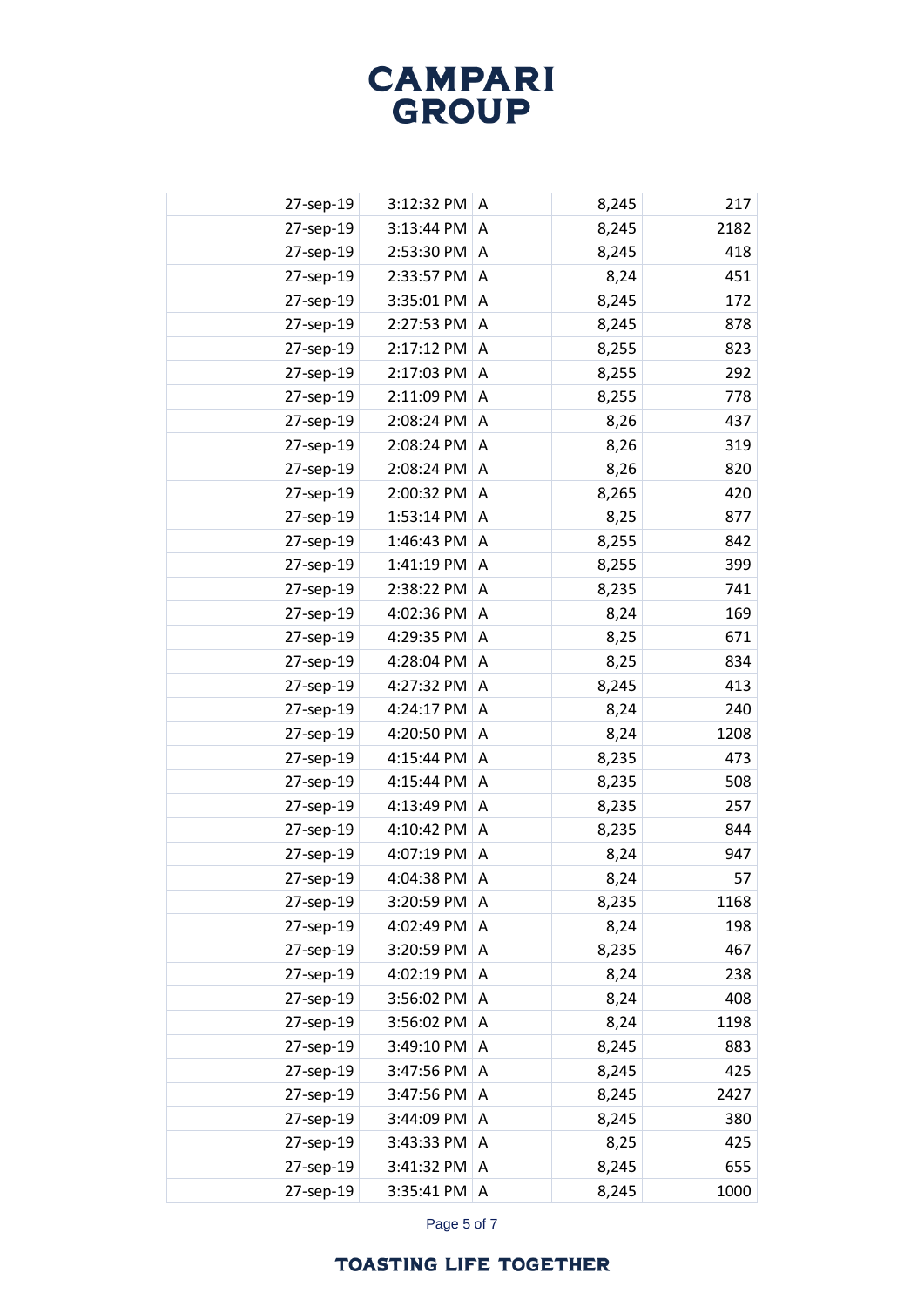| 27-sep-19 | 1:36:47 PM  | A | 8,26  | 1156 |
|-----------|-------------|---|-------|------|
| 27-sep-19 | 4:02:51 PM  | A | 8,24  | 140  |
| 27-sep-19 | 9:20:16 AM  | A | 8,26  | 978  |
| 27-sep-19 | 1:36:47 PM  | A | 8,26  | 138  |
| 27-sep-19 | 10:33:23 AM | A | 8,235 | 488  |
| 27-sep-19 | 10:33:23 AM | A | 8,235 | 225  |
| 27-sep-19 | 10:33:23 AM | A | 8,235 | 306  |
| 27-sep-19 | 10:33:23 AM | Α | 8,235 | 454  |
| 27-sep-19 | 10:24:45 AM | A | 8,25  | 845  |
| 27-sep-19 | 10:15:34 AM | A | 8,225 | 404  |
| 27-sep-19 | 10:14:02 AM | A | 8,225 | 1257 |
| 27-sep-19 | 9:55:07 AM  | A | 8,24  | 908  |
| 27-sep-19 | 9:51:15 AM  | A | 8,24  | 399  |
| 27-sep-19 | 9:48:22 AM  | A | 8,255 | 1629 |
| 27-sep-19 | 10:44:43 AM | Α | 8,23  | 314  |
| 27-sep-19 | 9:36:43 AM  | A | 8,255 | 365  |
| 27-sep-19 | 11:00:21 AM | A | 8,24  | 1016 |
| 27-sep-19 | 9:20:16 AM  | Α | 8,26  | 1366 |
| 27-sep-19 | 9:20:06 AM  | A | 8,265 | 165  |
| 27-sep-19 | 9:20:06 AM  | Α | 8,265 | 312  |
| 27-sep-19 | 9:08:21 AM  | Α | 8,26  | 801  |
| 27-sep-19 | 9:08:21 AM  | A | 8,26  | 33   |
| 27-sep-19 | 9:08:21 AM  | A | 8,26  | 754  |
| 27-sep-19 | 9:01:10 AM  | A | 8,26  | 200  |
| 27-sep-19 | 9:01:10 AM  | Α | 8,26  | 399  |
| 27-sep-19 | 8:59:48 AM  | A | 8,265 | 401  |
| 27-sep-19 | 8:37:01 AM  | A | 8,31  | 309  |
| 27-sep-19 | 8:24:04 AM  | Α | 8,295 | 313  |
| 27-sep-19 | 9:36:52 AM  | Α | 8,255 | 779  |
| 27-sep-19 | 12:02:04 PM | A | 8,25  | 648  |
| 27-sep-19 | 4:29:43 PM  | Α | 8,25  | 319  |
| 27-sep-19 | 1:19:36 PM  | A | 8,245 | 23   |
| 27-sep-19 | 1:19:36 PM  | A | 8,245 | 604  |
| 27-sep-19 | 1:19:36 PM  | A | 8,245 | 419  |
| 27-sep-19 | 1:10:34 PM  | Α | 8,255 | 1188 |
| 27-sep-19 | 12:59:04 PM | A | 8,255 | 565  |
| 27-sep-19 | 12:53:02 PM | Α | 8,255 | 374  |
| 27-sep-19 | 12:53:02 PM | Α | 8,255 | 1126 |
| 27-sep-19 | 12:39:12 PM | A | 8,24  | 766  |
| 27-sep-19 | 12:32:31 PM | Α | 8,24  | 377  |
| 27-sep-19 | 12:24:24 PM | A | 8,235 | 1194 |
| 27-sep-19 | 10:36:20 AM | Α | 8,235 | 374  |

Page 6 of 7